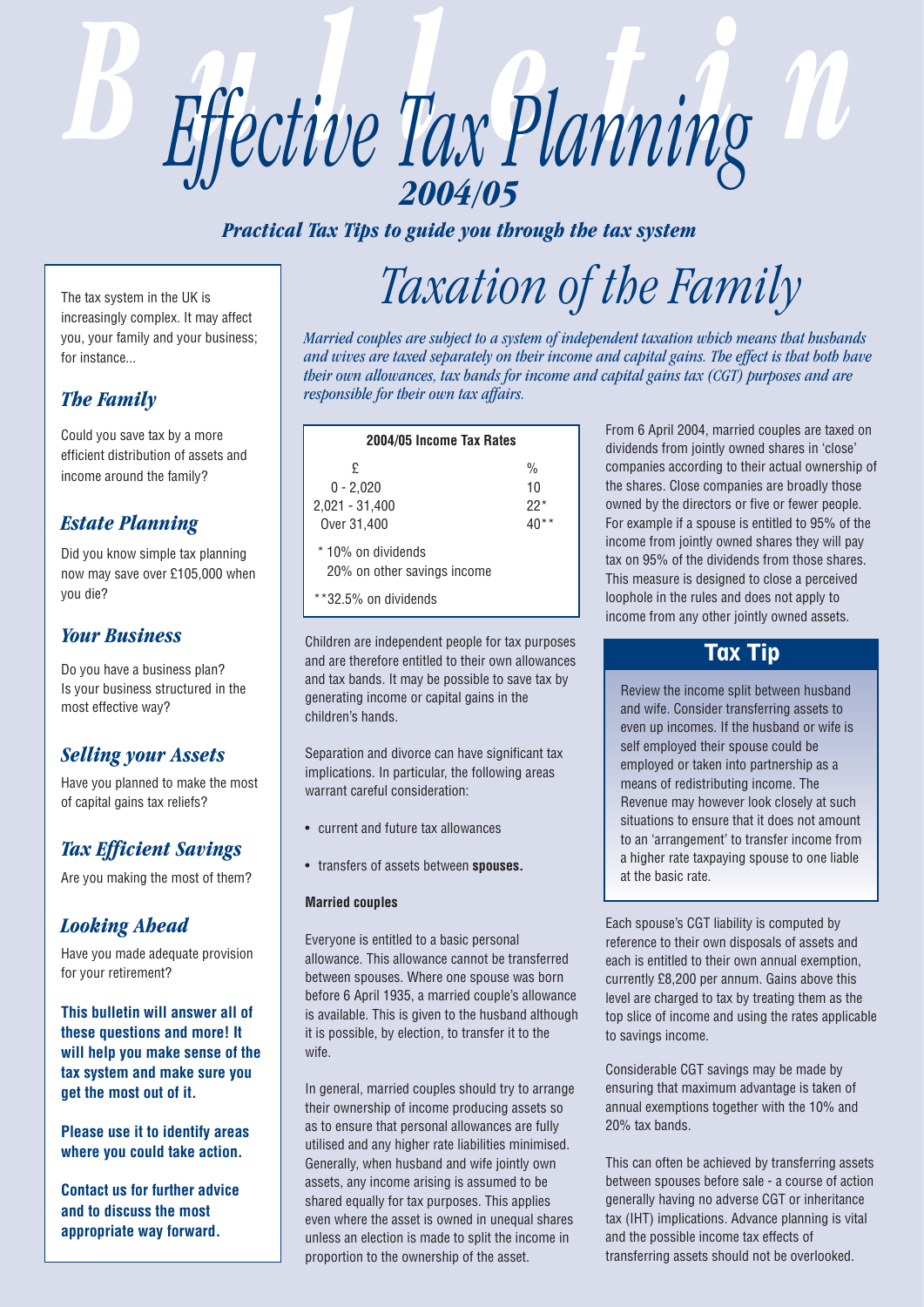# *Taxation of the Family* continued

#### **Children**

It may be possible for tax savings to be achieved by the transfer of income producing assets to a child so as to take advantage of the child's personal allowance, starting rate (10%) and basic rate (22%) tax bands.

This cannot be done by the parent if the annual income arising is above £100. The income will still be taxed on the parent. However, transfers of income producing assets by others (eg grandparents) will be effective.

## Tax Tip

A parent can allow a child to use any entitlement to the CGT annual exemption by using a 'bare trust', ie an arrangement whereby a beneficiary has an absolute right to property and income, but the trustees are the legal owners.

Children or any other person whose personal allowances exceed their income are not liable to tax. Where income has had tax deducted at source, a repayment claim should be made. Remember that tax credits on dividends are not repayable.

#### **Child Trust Fund**

A new Child Trust Fund is to be introduced from April 2005 for all children born from 1 September 2002. The government will provide an initial endowment of £250 (£500 for low income families). Other features of the fund will include:

• allowing additional contributions to be made by others (family and friends) of up to £1,200 a year

• funds accessible at age 18.

### **Child Tax Credit**

The Child Tax Credit was introduced on 6 April 2003. The credit which is means tested is potentially available to families who have responsibility for one or more children.

It is a tax-free payment made direct to the main carer.

There are several elements to the credit but broadly the maximum is an annual amount of £1,625 per child together with a family element (one per family) of £545 per annum.

## Tax Tip

Many families with children, whether or not the adults in the family are in work, are eligible for the Child Tax Credit. Some credit is likely to be payable in 2004/05 if a family's income is less than £58,175 a year or £66,350 if there is a child under one year old.

#### **Marriage breakdown**

Marriage breakdown often involves the transfer of assets between husbands and wives. Unless the timing of any such transfers is carefully planned there can be adverse CGT consequences.

If an asset is transferred between a husband and wife who are living together, the asset is deemed to be transferred at a price that does not give rise to a gain or a loss. This treatment continues up to the end of the tax year in which the separation takes place.

CGT can therefore present a problem where transfers take place after the end of the tax year of separation. IHT on the other hand will not cause a problem if transfers take place before the granting of a decree absolute on divorce. Transfers after this date may still not be a problem as often there is no gratuitous intent.

Employees' income tax is collected by the Revenue under the Pay As You Earn (PAYE) system. Each employee is given a tax code number and the employer deducts tax from your earnings by reference to that number.

Many code numbers are incorrect and you should always check your number and contact the Revenue if you are unsure. Code numbers reflect many items, including tax you may owe on benefits in kind. Common benefits include travel and subsistence costs, cars and private medical insurance.

### *Expense payments*

If your employer reimburses you for expenses you incurred whilst out on business, you would have thought that there could be no tax bill. However, this is not always the case and you should check the system used by your employer. Otherwise, you could end up paying too much tax.

At the end of each tax year, your employer has to send a summary of all of your benefits to the Revenue on form P11D. This will include all payments made to you to cover expenses such as subsistence and hotel bills. You, as an individual, can then write to the Revenue and claim tax relief on expenses you originally paid out of your own pocket wholly for business purposes. Of course, the answer may be that nothing is taxable and so employers can ask to be excluded from this process if they write to the Revenue. This is known as a dispensation.

## Tax Tip

Check whether your employer has a dispensation. If not you will need to make entries on your tax return to:

- record the benefits and expenses as income
- claim a deduction for the business element of the expenses.

If you do not receive a tax return you should write direct to the Revenue to make a claim.

# *Mileage Claims*

Many employers pay a standard rate of mileage to all employees who use their own cars for business.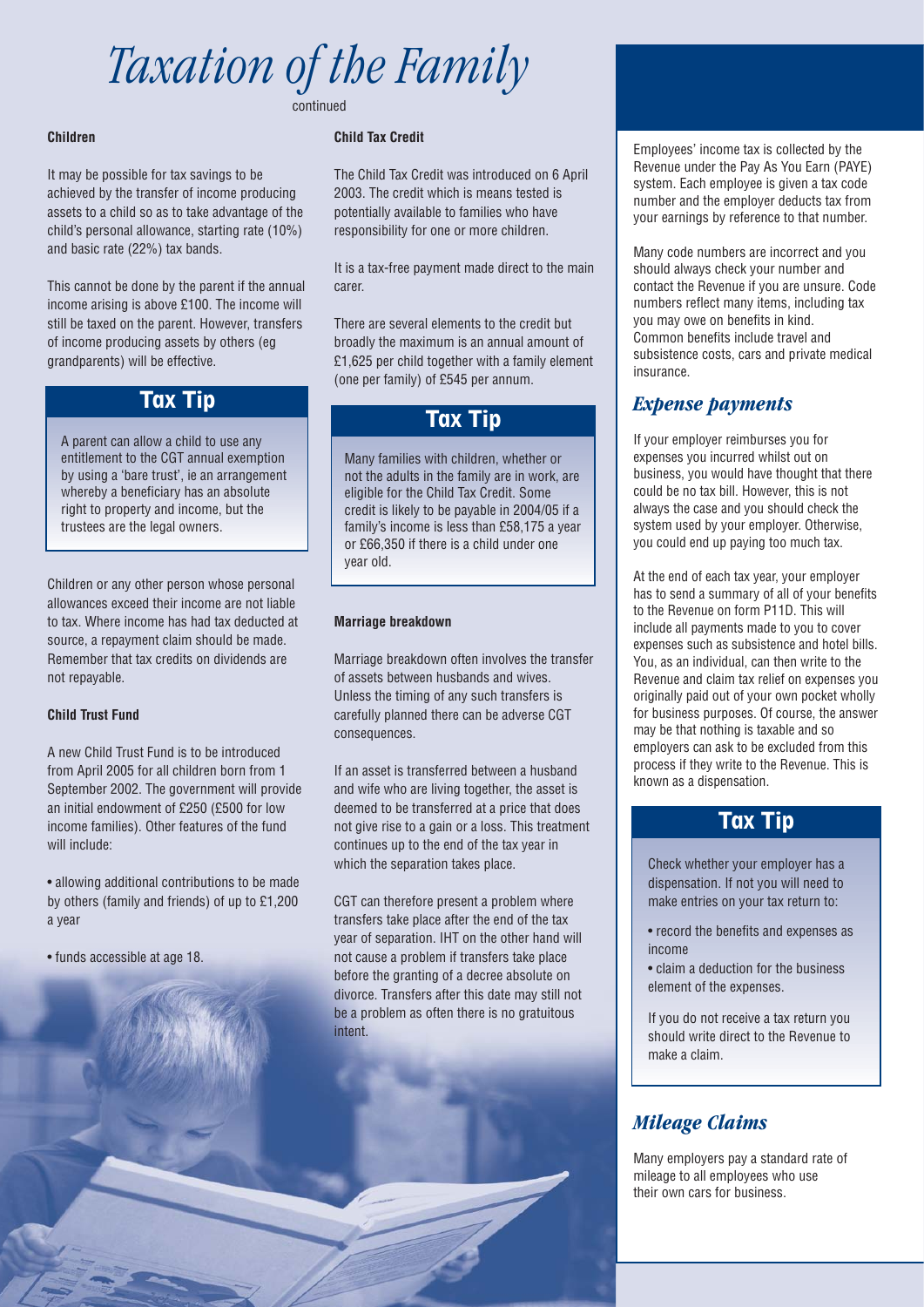# *Tax and the Employee*

The maximum rates that can be paid tax-free are set out in the legislation and since 6 April 2002 have been as follows:

Up to 10,000 miles - 40p Over 10,000 miles - 25p

If you are paid for business miles at less than the authorised rate, you can write to the Revenue and ask for tax relief on the difference.

# Tax Tip

Dave is a basic rate taxpayer and travels 4,100 business miles per year in his car and is paid 32p per business mile by his employer.

| Dave's tax relief claim is:<br>4,100 miles @ 40p<br>Less: actually paid 4,100 @ 32p (1,312) | £<br>1.640 |
|---------------------------------------------------------------------------------------------|------------|
|                                                                                             | £328       |
| Repayment due: £328 x 22% = £72.16                                                          |            |

Furthermore, the employer is able to pay an additional 5p per mile tax-free to the employee if they take a fellow employee on a business journey as a passenger.

# Tax Tip

Remember to check your mileage allowances and write to the Revenue for your repayment of tax if appropriate.

## *Company Cars*

Company cars are taxed by reference to the list price and the carbon dioxide  $(CO<sub>2</sub>)$ emissions measured in grams per kilometre. Low emission cars (up to 145 gm/km in 2004/05) are charged at 15% of the list price building up to a maximum of 35% for high emission cars (245 gm/km and above in 2004/05).

Most diesel cars suffer a 3% supplement although the maximum charge cannot exceed 35%. Discounts apply to certain environmentally friendly cars. For cars registered before 1 January 1998, the charge is based on engine size.

# Tax Tip

An increasing number of new diesel cars meet the Euro IV standard which means that they escape the 3% supplement.

This may affect your decision when changing company car.

CO<sub>2</sub> emissions are recorded on the Vehicle Registration Document (V5).

# *Private petrol*

A separate charge applies where private fuel is provided, unless the employee reimburses the employer for all private mileage (including travel between home and work).

With effect from 6 April 2003, the charge is calculated by applying the percentage figure used to calculate the company car benefit to a fixed figure which for 2004/05 is set at £14,400.

## Tax Tip

If you are provided with private fuel, check the amount of tax you are paying compared to the actual cost of petrol on your private mileage. It may be that it is cheaper to opt out of employer provided private fuel and pay for it yourself.

# *Medical insurance*

The provision of private medical insurance is a taxable benefit.

# *Use of company assets*

An annual benefit is generally taxable where employees have the private use of company assets. The annual benefit amounts to 20% of the asset's market value when first made available to any employee.

## *Phones*

Private home telephone bills, including rental charges, which are paid for by the employer will be taxed as a benefit. There is no charge for private calls using a company mobile phone.

## *Social functions for employees*

The Revenue will not tax as a benefit a Christmas party and other annual functions provided the total cost of the events in a tax year is less than £150 per head.

# *Cheap or interest-free loans*

If loans made by the employer exceed £5,000 in a tax year, tax is chargeable on the difference between the interest paid and the interest due at the official rate. This situation often occurs with directors who overdraw their loan or current account and special attention should be paid to this issue, as the Revenue often check up on it.

## *National insurance*

In general employees' national insurance (NI) is not due on benefits in kind except vouchers, stocks and shares, the payment of an employee's personal liability and benefits provided by way of 'readily convertible' assets.

Most benefits in kind however are subject to Class 1A (an employer's NI contribution). As this currently amounts to 12.8% of the taxable value of the benefit, you may need to reconsider the tax efficiency of providing benefits.

## Tax Tip

Contributions by your employer to a pension scheme are tax and NI free. This may be far better than any other perk. If you plan to sacrifice some of your 'normal' salary to do this, talk to us to make sure your salary sacrifice scheme is effective.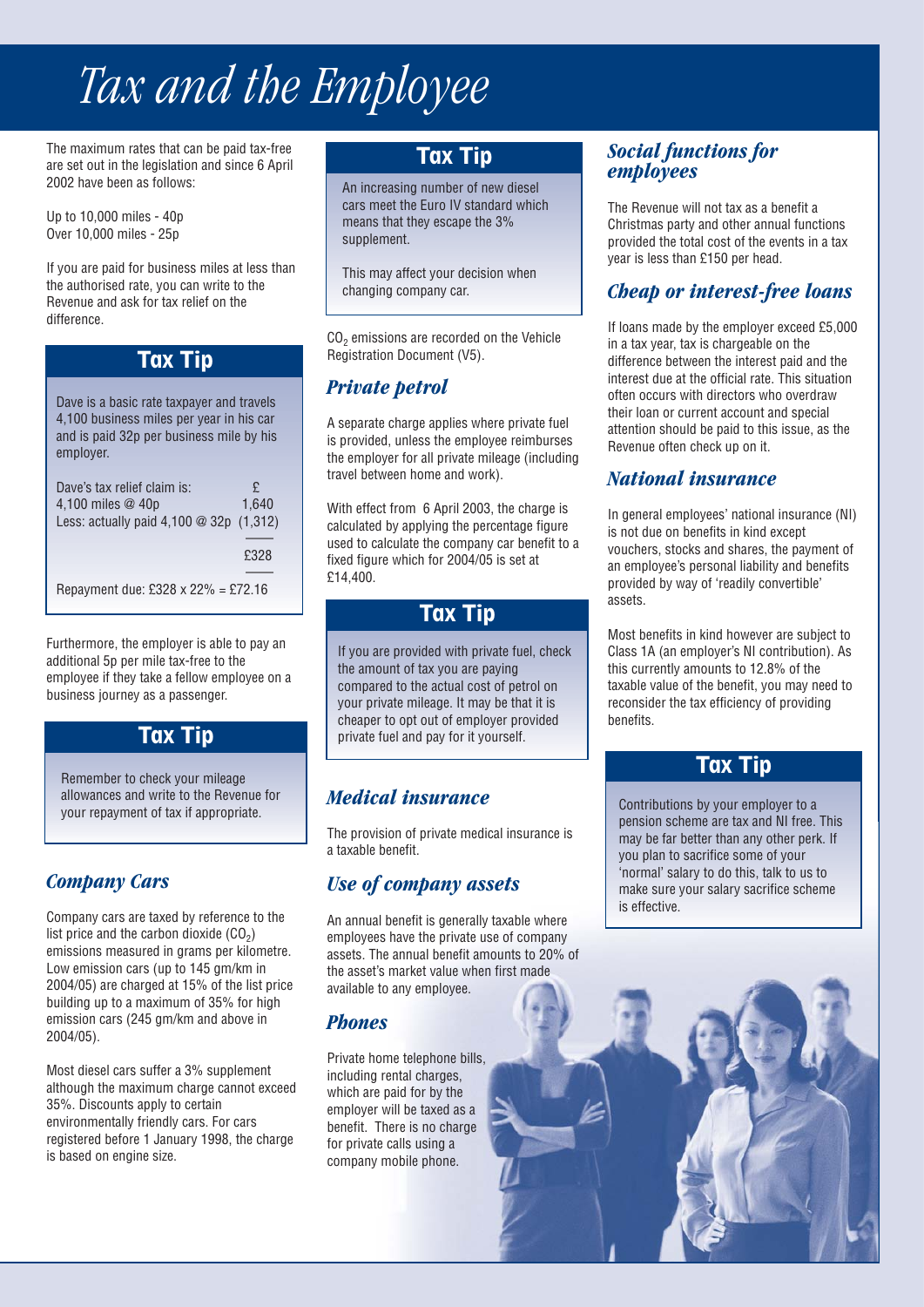# *Pensions, Savings and Investments*

## *Looking ahead*

Pensions are one of the most important areas of long-term savings considerations and one of the most tax efficient. A higher rate taxpayer can contribute £100 to a pension fund at a cost of only £60, so why do so many of us put the matter off?

The maximum level of contributions into a personal pension plan is based on a percentage of your 'earnings' for the year but the maximum annual earnings figure that may be taken into account is £102,000 for 2004/05. This limit or 'cap' on earnings does not apply to the old style retirement annuity premiums. The percentage also varies, depending on your age.

|                                                                           | % of Net Relevant<br><b>Earnings 2004/05</b> |                                            |
|---------------------------------------------------------------------------|----------------------------------------------|--------------------------------------------|
| Age at the<br>beginning of<br>the tax year                                | Personal<br><b>Pensions</b>                  | Retirement<br><b>Annuities</b>             |
| 35 or less<br>$36 - 45$<br>$46 - 50$<br>$51 - 55$<br>$56 - 60$<br>61 - 74 | 17.5<br>20<br>25<br>30<br>35<br>40           | 17.5<br>17.5<br>17.5<br>20<br>22.5<br>27.5 |

A single integrated tax regime applies for stakeholder pensions and personal pensions. Stakeholder pensions are designed to be a simplified and flexible version of personal pensions. They are money purchase schemes with low charges.

Most employers are obliged to offer all employees access to a stakeholder pension or to a scheme considered to be stakeholder compliant unless they have an existing defined benefit scheme.

The limit on contributions is the higher of:

- £3,600 (gross) per year, and
- the relevant limit under the personal pension age and earnings related limits these can continue at this level for up to five years after the year of the earnings.

In other words contributions of up to £3,600 can be paid each year irrespective of earnings.

Contributions are paid net of basic rate tax. The pension provider will then recover this from the Revenue. Contributions will be eligible for higher rate relief, if appropriate.

## Tax Tip

Pension contributions made between 6 April and the following 31 January can be carried back to the previous tax year to take advantage of higher rate relief and/or a timing advantage.

The election to carry back must however be made on or before the contribution is paid. To ensure that you don't miss out please talk to us before making a payment. These timing limits do not apply to old style retirement annuity schemes. The government has announced its intention to abolish carry back with effect from April 2006.

The government plans to introduce new rules for the taxation of pensions in 2006. The proposals include a single lifetime limit of £1.5 million on the amount of pension saving that can benefit from tax relief as well as annual limits on the maximum level of pension contributions. Please talk to us for further details on the proposals.

## *Tax-free savings*

### **ISAs**

Individual savings accounts (ISAs) provide an income tax and capital gains tax free form of investment. The maximum investment limits are set for tax years. To take advantage of the limits available for 2004/05 the investment(s) must be made by 5 April 2005. Stocks and shares, cash and life insurance can be held in an ISA.

| <b>ISA Investment Limits</b><br>Max. investment per tax year:<br>2000/01 - 2005/06 |                                                    |                                                    |  |
|------------------------------------------------------------------------------------|----------------------------------------------------|----------------------------------------------------|--|
|                                                                                    | Maxi ISA<br>£                                      | <b>Mini ISA</b>                                    |  |
| Overall limit<br>Stocks and shares<br>Cash<br>Life insurance                       | 7.000<br>up to 7,000<br>up to 3,000<br>up to 1,000 | 7,000<br>up to 3,000<br>up to 3,000<br>up to 1,000 |  |

In practice most ISA providers are selling ISAs solely investing in stocks and shares (maxi or mini). Banks and building societies are providing mini cash ISAs.

Note that if, say, a cash mini-account is opened, no maxi-account can be opened in the same tax year so that only a mini stocks and shares ISA can be opened (which is limited to a £3,000 investment).

Tax credits on dividends received by ISAs are no longer repayable from 6 April 2004.

16 and 17 year olds are able to open (mini) cash ISAs.

### **TESSAs**

Although no new TESSAs could be opened after 5 April 1999 existing accounts were allowed to run their full five year term. On maturity, the capital may be transferred into a TESSA-only ISA without affecting the annual ISA investment limits but this must be done within six months.

### **PEPs**

Like TESSAs, no new PEPs could be opened after 5 April 1999. Existing PEPs can be retained, however, the main tax advantage was that the 10% tax credits on dividends received by a PEP were repayable but this is no longer the case since 6 April 2004.

## *Tax efficient savings*

There are a variety of other tax efficient savings products, many of which work in completely different ways. You should consider your needs in detail before entering into any commitments. Examples include:

**National Savings products** - these are taxed in a variety of ways. Some, such as Savings Certificates, are tax-free.

**Single premium insurance bonds** and 'roll up' funds provide a useful means of deferring income into a subsequent period when it may be taxed at a lower rate.

### **The Enterprise Investment Scheme (EIS)** -

income tax relief at 20% is available on new equity investment (in qualifying unquoted trading companies) of up to £200,000 (from 6 April 2004) in any tax year. CGT exemption is given on shares held for at least three years. Where gains are reinvested in EIS shares, the capital gains realised on the sale of any chargeable asset (including quoted shares, holiday homes etc) can be deferred.

**Venture Capital Trusts (VCT)** invest in the shares of unquoted trading companies. An investor in the shares of a VCT will be exempt from tax on dividends and on any capital gain arising from disposal of the shares in the VCT. Income tax relief at 20% is normally available on subscriptions for VCT shares, up to £200,000 (from 6 April 2004) per tax year. This percentage of relief, however, doubled to 40% for shares issued between 6 April 2004 and 5 April 2006. Capital gains can be deferred into VCT investments in a similar way to EIS but only on shares issued before 6 April 2004.

# Tax Tip

When choosing between investments always consider the differing levels of risk and your requirements for income and capital in both the short and long term. An investment strategy based purely on saving tax is not appropriate.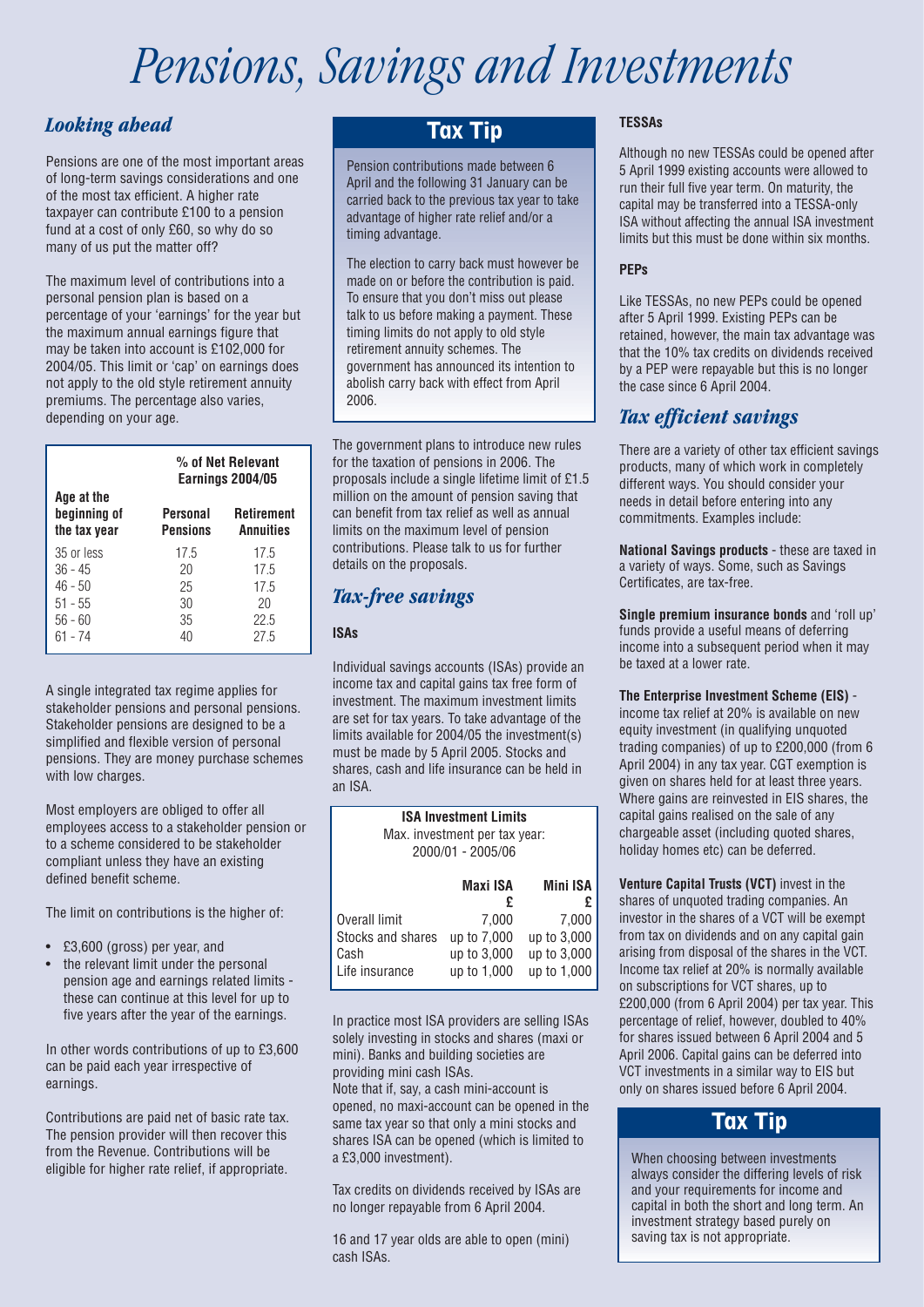# *Capital Gains Tax (CGT)*

Do you sometimes have to pay CGT? Or do you own assets which might give rise to a chargeable capital gain when sold? If so then read on for important information about the CGT system.

# *Taper relief*

The revision of the CGT regime in 1998 saw the introduction of taper relief. This has the effect of reducing the CGT charge on a disposal according to the period of ownership of the asset and the type of asset.

### *Amount of taper non-business assets*

Taper relief is given by reference to the number of complete years of ownership after 5 April 1998. In addition a bonus year is added where the asset was acquired before 17 March 1998 (Budget Day).

### The taper relief table is as follows

| Number of complete<br>years asset held after 5.4.98<br>(including 'bonus' where<br>relevant) | Non-business taper<br>$\frac{0}{0}$ |
|----------------------------------------------------------------------------------------------|-------------------------------------|
|                                                                                              |                                     |
|                                                                                              |                                     |
| 3                                                                                            | 5                                   |
|                                                                                              | 10                                  |
| 5                                                                                            | 15                                  |
|                                                                                              | 20                                  |
|                                                                                              | 25                                  |
|                                                                                              | 30                                  |
|                                                                                              | 35                                  |
| 10 or more                                                                                   | 40                                  |

## *Definition of business asset*

The following assets are currently eligible for business asset taper relief:

- one used for the purposes of an individual's (or partnership's) trade
- an asset owned by an individual but used in the individual's qualifying trading company
- property let to any trade
- all shareholdings in unquoted trading companies (whether or not the shareholder works in the business)
- all shareholdings held by full-time or parttime employees in quoted trading companies
- shareholdings in quoted trading companies where the shareholder is not an employee but can exercise at least 5% of the voting rights
- shareholdings held by full-time or part-time employees in non-trading companies provided they and their associates do not own more than 10% of the company.

The definition of a business asset has changed several times since the introduction of taper relief.

### *Amount of taper business assets*

For disposals of business assets on or after 6 April 2002 taper relief is given as follows:

| Number of<br>complete<br>vears<br>(after 5.4.98) | <b>Business</b><br>taper<br>$\frac{0}{0}$ | <b>Effective rate of</b><br><b>CGT</b> for higher rate<br>taxpayer<br>$\frac{0}{n}$ |
|--------------------------------------------------|-------------------------------------------|-------------------------------------------------------------------------------------|
| Less than 1<br>2 or more                         | 50<br>75                                  | 40<br>20<br>10                                                                      |

## *Change in the asset's status*

In some circumstances an asset will not wholly qualify for full business asset taper relief. This may be due to a change in the definition of business assets or because the asset has not always been used for a qualifying purpose. In these circumstances part of the gain will qualify for business asset taper and part for non-business taper relief. Please contact us for further information on this point.

### *Main residence*

An individual's or married couple's only or main residence including land up to half a hectare is exempt from CGT. If a property has not been your only residence throughout your period of ownership the relief may be restricted.

Periods of absence from your main residence may not qualify for the relief although the last three years of ownership will automatically qualify provided the property has qualified at some point during your ownership. In addition if a property has been let during any absences you may qualify for a further 'letting relief'.

# Tax Tip

If you have more than one home, you can choose which one should benefit from the CGT exemption. This requires an election and needs careful thought to ensure any available exemption is maximised.

### *Bed and breakfast alternatives*

Bed and breakfasting is the term used for the sale and almost immediate repurchase of the same shares. It used to be an effective way of realising gains which would be covered by the annual CGT exemption or to utilise losses. However changes to the CGT rules have rendered this ineffective.

## Tax Tip

There are ways around this:

- sell shares from your personal portfolio and repurchase through an ISA
- a sale by one spouse followed by the repurchase in the name of the other spouse
- wait 30 days before repurchase.

### *Deferring gains through EIS investments*

The Enterprise Investment Scheme (EIS) allows individuals to defer capital gains made on the disposal of any asset so long as the gain is reinvested in shares in an EIS qualifying unquoted trading company.

The deferred gain crystallises on a subsequent disposal of the shares unless certain conditions are breached before that time.

Please note:

- certain trades (eg property development and farming) are excluded
- the shares must be acquired by subscription - ie only new shares qualify
- the EIS scheme is complex and advice is essential.

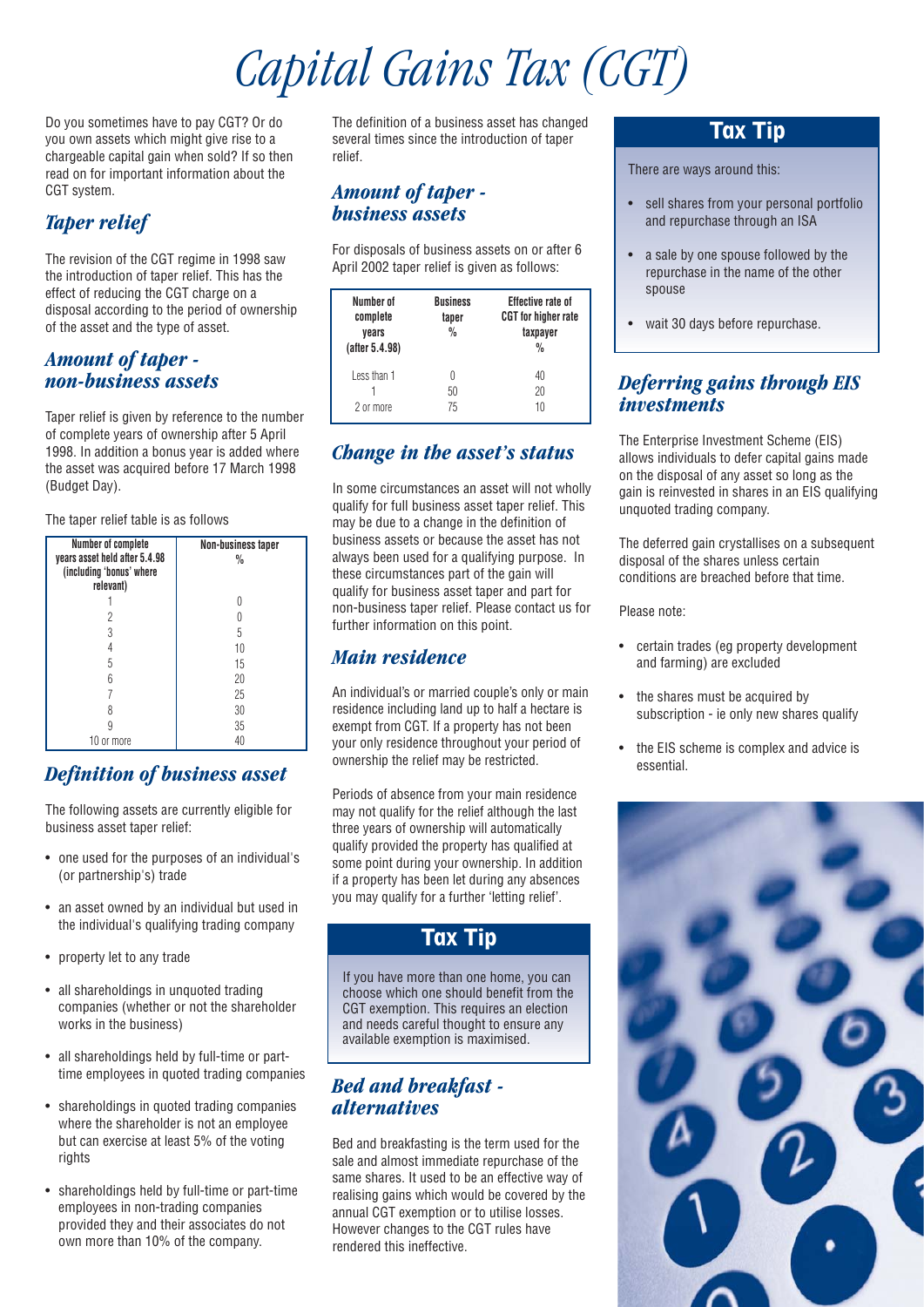# *Inheritance Tax (IHT)*

Speculation that the government will tighten up the rules surrounding IHT has so far proved to be wrong.

IHT is charged on a person's estate when they die and on certain gifts made during their lifetime.

The rate of tax on death is 40% and 20% on lifetime chargeable transfers. The first £263,000 is not chargeable.

Most gifts made more than seven years before death will escape tax. Therefore, if you plan in advance, gifts can be made tax-free; the result can be a substantial tax saving.

We give guidance below on some of the main opportunities for minimising the impact of the tax.

# *Estate planning*

Much estate planning involves making lifetime gifts of capital to use exemptions and reliefs or to benefit from a lower rate of tax on lifetime transfers.

Any plan must take account of your circumstances and aspirations. The need to ensure your financial security (and your family's) cannot be ignored. If you propose to make gifts, the interaction of IHT with other taxes needs to be considered carefully.

If you do nothing you may become exposed to a large IHT liability. There are straightforward cases where just one extra sentence in your Will could save £105,200 of tax.

### *Wills*

As the main IHT liability is likely to arise on death, a sensible and up to date Will is important.

## **Checklist**

- Do you have a Will?
- Where is it kept do you and your family know?
- Is it up-to-date?
- Does your Will make full use of IHT exemptions and reliefs?
- Do you have adequate life assurance?

# Tax Tip

In the two year period following a death, the terms of a Will can be varied or disclaimed by using a Deed of Variation.

### *Exemptions*

There are many valuable IHT exemptions. The main ones follow. Ensure you're making full use of them!

#### **Annual exemption**

£3,000 per tax year may be given by an individual without an IHT charge. An annual exemption may be carried forward to the next year but not thereafter.

### **Small gifts**

Gifts to individuals not exceeding £250 in total per tax year per recipient are exempt.

#### **Normal expenditure out of income**

Gifts made out of income which are typical and habitual and do not result in a fall in the standard of living of the donor are exempt. Payments under a deed of covenant and the payment of annual premiums on life insurance policies would usually fall within this exemption.

#### **Family maintenance**

A gift for family maintenance does not give rise to an IHT charge. This would include the transfer of property made on divorce under a court order, gifts for the education of children or maintenance of a dependent relative.

### **Wedding presents**

Gifts in consideration of marriage are exempt up to £5,000 if made by a parent with lower limits for other donors.

### **Gifts to charities**

Gifts to registered charities are exempt provided that the gift becomes the property of the charity or is held for charitable purposes.

### **Reliefs**

When business or agricultural property is transferred there is a percentage reduction in the value of the transfer. Often this provides 100% relief. In cases where full relief is available there is little incentive, from a tax point of view, to make lifetime transfers of such assets. Additionally no CGT will be payable where the asset is included in the estate on death.

## Tax Tip

#### **Gifts between husband and wife**

Gifts between husband and wife are generally exempt. It may be desirable to use the spouse exemption to transfer assets to ensure that both spouses can make full use of exemptions and the £263,000 nil rate band. The spouse exemption does not apply where couples live together as 'partners' rather than marry.

However the reliefs may not be so generous in the future and therefore gifts now may be advisable.

What will happen to any business or agricultural property included in your estate on death? Leaving it to your spouse will waste any available relief. Consider leaving such property to someone else.

# Tax Tip

### **Use of trusts**

Trusts can provide an effective means of transferring assets out of an estate whilst still allowing flexibility in the ultimate destination and/or permitting the donor to retain some control over the assets. Provided that the donor does not obtain any benefit or enjoyment from the trust, the property is removed from the estate.

## *Life assurance*

Life assurance arrangements can be used as a means of removing value from an estate and also as a method of funding IHT liabilities.

A policy can also be arranged to cover IHT due on death. It is particularly useful in providing funds to meet an IHT liability where the assets are not easily realised, eg family company shares.

# Tax Tip

Have you considered a trust to ensure any life assurance proceeds are not taxable as part of your estate on death?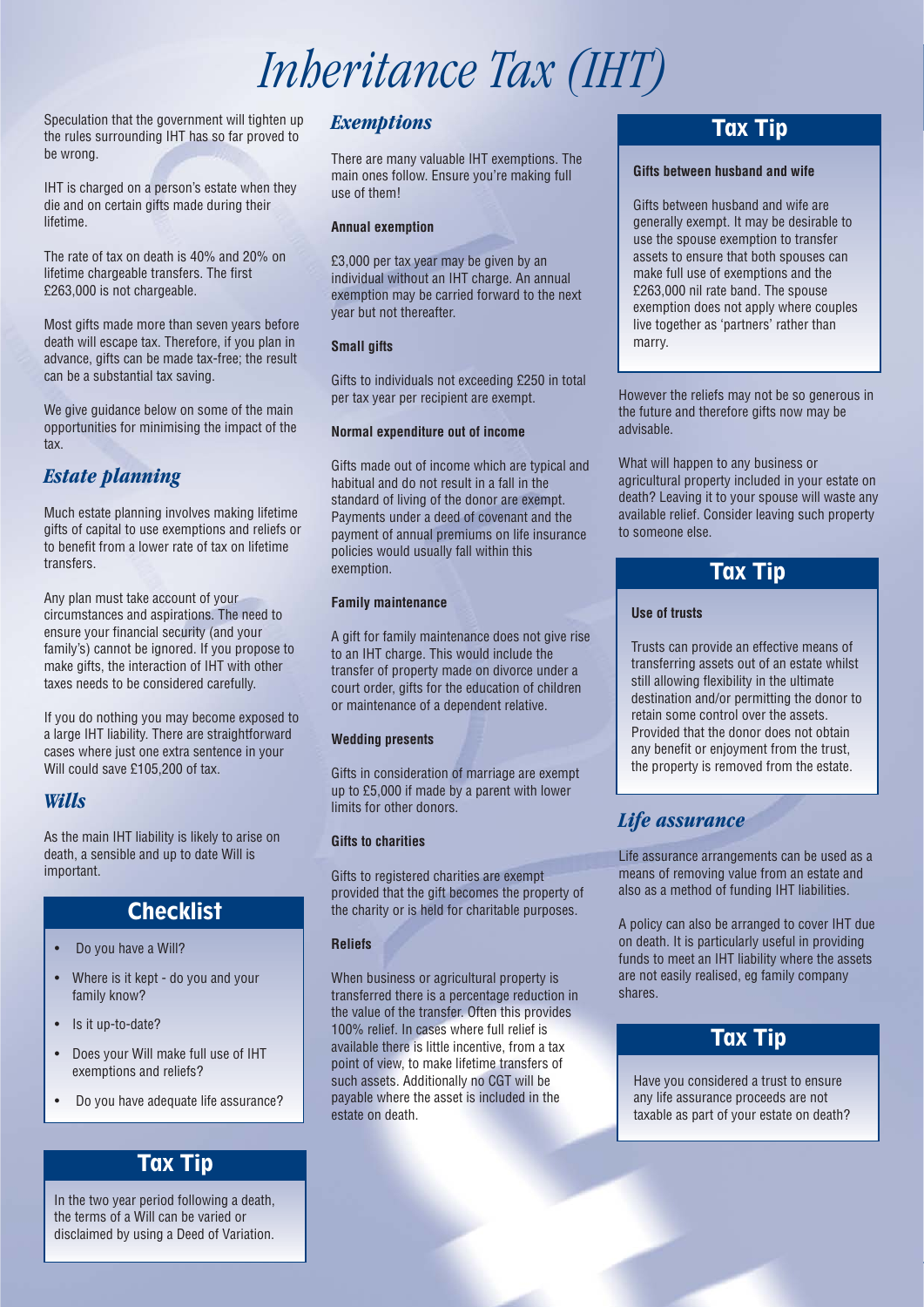# *Tax and your Business*

The most important word to bear in mind when you start out in business is 'preparation'. Spending some time creating a business plan can be invaluable. It will bring to mind many issues which you may not have considered, such as financing, numbers of employees and the business structure, which will help you meet your aims. Do you want to run the business by yourself or in partnership with someone else, or would you rather trade under the umbrella of a limited company?

## *Sole trader*

This is the simplest form of business since it can be established without legal formality. However, the business of a sole trader is not distinguished from the proprietor's personal affairs.

## *Partnership*

A partnership is similar in nature to a sole trader but because more people are involved it is advisable to draw up a written agreement and for all partners to be aware of the terms of the partnership. Again the business and personal affairs of the partners are not legally separate.

## *Company*

The business affairs are separate from the personal affairs of the owners but there are legal regulations to comply with.

The appropriate structure will depend on a number of factors including consideration of taxation implications, the legal entity, ownership and liability.

### *Limited Liability Partnerships (LLPs)*

LLPs are a half-way house between partnerships and companies. They are taxed in the same way as a partnership but are legally a corporate body. This means that the personal affairs of the members can be separated from the business affairs.

## *Important choices*

Some matters are broadly the same no matter which route you take.

### **Year end**

Choosing the right year end may, in some circumstances, defer a tax bill but there will also be other commercial issues to consider.

### **Expenses**

Tax will be due on the profits of your business but not all expenses the business incurs are tax deductible. Careful thought needs to be given as to when and how much money is going to be spent.

In general, it is best to incur expenditure just before rather than just after the year end, as this will accelerate your tax relief. However, it is important that you keep proper and comprehensive business records so that relief may be claimed. Examples of the type of expenditure to consider bringing forward include:

- building repairs and redecorating
- advertising and marketing campaigns
- redundancy and closure costs
- expenditure on plant and machinery.

### **Capital allowances**

Generally an annual allowance of 25% is given for expenditure on plant and machinery. Small and medium-sized businesses (as defined by company law) qualify for higher allowances in the year of expenditure (generally 40%). Small businesses (as defined by company law) will now qualify for a 50% allowance on expenditure incurred on or after 1 April 2004 for companies and from 6 April 2004 for unincorporated business for a period of one year only. Small businesses qualified for a 100% allowance on expenditure incurred on computers, software and internetenabled mobile phones until 31 March 2004. 100% allowances are available to all businesses for expenditure on certain specific energy saving equipment and, for a limited period, on certain environmentally friendly cars.

Allowances are also available for investments in certain types of building.

## *Unincorporated businesses*

Whether a sole trader, partnership or LLP, your profits will be taxed on a 'current year' basis, so that the business is taxed on the profits it makes during its lifetime; for example, if the business makes up accounts to 30 April each year, the profits for the year ended 30 April 2004 will be taxed in 2004/05.

By choosing the most appropriate accounting date, the payment of tax can be delayed, with significant cash flow advantages.

Unincorporated businesses usually pay higher rates of tax than a company but significantly less national insurance. Administrative costs are generally lower but you are personally liable for debts the business may incur. LLPs go someway to addressing this issue.

## *Limited companies*

A limited company may be advantageous, as the directors are not personally liable for outstanding debts. However, a creditor, such as a bank, may require personal guarantees from the director.

Tax rates paid by the company will generally be lower than those paid by an unincorporated business. However, there are effectively two layers of tax, one payable by the company and the other payable by employees/directors. Thus, profits made by the company need to be extracted by the directors in the most tax efficient manner.

You may wish to consider extracting profits in the form of dividends rather than as increased salary or bonus. This can result in substantial savings in national insurance. However, where dividends are paid out by certain companies after 1 April 2004 this may affect the company's corporation tax. Planning should be undertaken before any money is taken out of the company.

## *And finally.... paying the tax*

## Tax Tip

There are various ways of extracting profits from a company although careful consideration of the level and method needs to be given. For example payments by the company to an approved pension scheme are tax and NI free!

The self employed may have to pay tax three times a year, namely:

- 31 January in the tax year
- 31 July following the tax year
- 31 January following the tax year.

In certain circumstances, the first two payments can be waived.

For limited companies, the payment system can be more complicated:

- PAYE and NI needs to be paid monthly even if the director is the only employee (although for smaller businesses it can be paid quarterly)
- for most companies corporation tax is payable nine months and one day after the end of the accounting period.

As you can see, there are many issues to consider in deciding the best vehicle for your business. Please contact us to discuss the situation in detail.